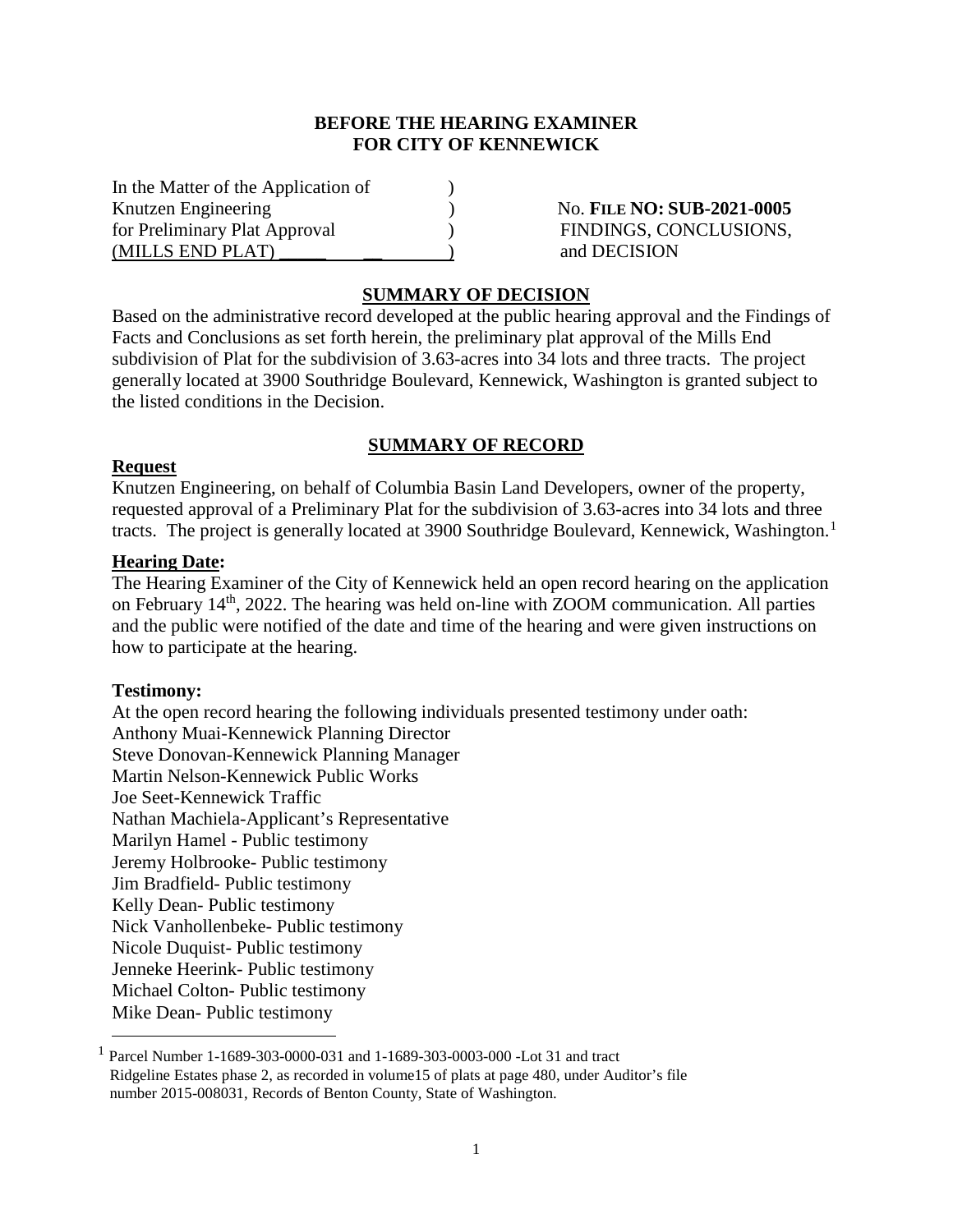## **Exhibits admitted for the public record:**

- 1. Staff Report
- 2. Application
- 3. Notice of Public Hearing, 300-ft. mailing list and mailing affidavit
- 4. Preliminary Plat
- 5. Determination of Non-Significance EDENVD-2021-0002
- 6. Critical Aquifer Recharge Area Letter, dated December 13, 2021
- 7. Critical Area Report, dated 12/17/2021
- 8. Memorandum Public Works Department, dated 12/30/2021
- 9. Traffic, Fire, Surveyor and GIS Comments
- 10. Bonneville Power Administration Comments, date 1/3/2021
- 11. Kennewick Irrigation District comments, dated 1/4/2022
- 12. Kennewick School District comments, dated 1/25/2022
- 13. Parks Department comments, dated 1/25/21
- 14. Public written comments
	- Lanette Adams (January 3, 2022)
	- Caroline and Mark Bearden (January 3, 2022)
	- Mark Bearden (e-mail February 14. 2022)
	- Caroline Bearden (e-mail December 29, 2021)
	- Michael and Theresa Colton (December 31, 2021)
	- Michael Colton (e-mail February 11, 2022)
	- Michael Dean (no date on comment letter)
	- Josh DuQuist (e-mail January 2, 2022)
	- Randy Foltz (e-mail January 1, 2022)
	- Gabby Galbrath (e-mail January 3, 2022)
	- Dindi Gould (e-mail January 4, 2022)
	- George Guerra (e-mail January 3, 2022)
	- Ken Hahn (e-mail December 26, 2021)
	- Jeff and Geneva Hart (e-mail January 2, 2022)
	- William Hayward (e-mail Jan 3, 2022)
	- Jenneke B. Heerink and Hrvoje Krmpotic (e-mail January 3, 2022)
	- Jenneke Heerink (e-mail February 7, 2022)
	- Jeremy Holbrook (e-mail January 3, 2022)
	- Kelly Dean (e-mail January 5, 2022)
	- Augustan D. Kittson (e-mail January 3, 2022)
	- Robert Kluemper (email January 1, 2022)
	- Rick Melling (e-mail December 30, 2021)
	- Brandon Pacheco (e-mail January 2, 2022)
	- Carla Rose (e-mail January 3, 3022)
	- Paul Sack (e-mail January 1, 2022)
	- Bryant Scott (e-mail January 3, 2022)
	- Bryant Scott ( $2<sup>nd</sup>$  email, January 3, 2022)
	- Megan Turner (e-mail January 2, 2022)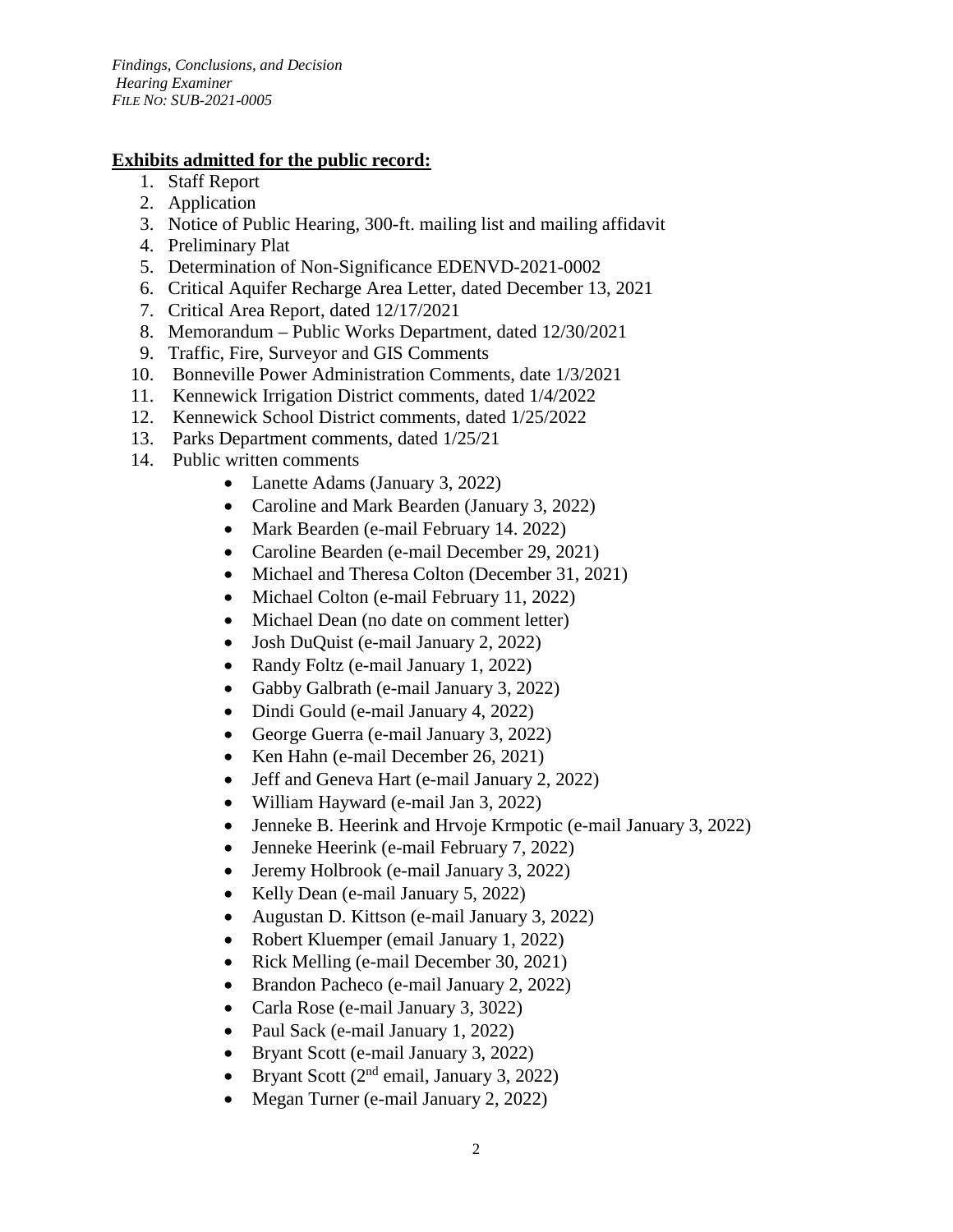- Nick Vanhollebeke (e-mail December 21, 2021)
- Nick Vanhollebeke (e-mail January 1, 2022)
- Nick Vanhollebeke (second email January 1,2022)
- Tom Worley (January 2, 2022)
- Sydney Yazwinski (January 2, 2022)
- Marilyn Hamel (e-mail February 7, 2022)
- Julie Bafus (e-mail February 10, 2022)
- Steve Porter (e-mail February 10, 2022)
- Stephen Hurst, (e-mail February 6, 2022)
- Petition with numerous signatures received by City on February 11, 2022
- 15. February 11, 2022 Memorandum of Parks Department
- 16. Memo from Martin Nelson, Kennewick Utilities, February 16, 2022
- 17. Memo from Kennewick Fire Department, February 15, 2022
- 18. Hard copy of Power Point presentation.

Upon consideration of the testimony and exhibits submitted at the open record hearing, the Hearing Examiner enters the following Findings and Conclusions:

# **FINDINGS**

- 1. The Applicant requested approval of a Preliminary Plat (SUB-2021-0005) for the subdivision of 3.63 acres into 34 lots single-family and three open tracts. Single family townhouses are proposed for each lot. On each of the lots a residential structure will be constructed on either the north or south property line and the structure will share a common property line and wall with another residential structure on the abutting lot. The property for the proposed development is located at 3900 Southridge Boulevard, Kennewick, Washington. The vacant site has a City of Kennewick Comprehensive Plan Land-Use Designation of Medium Density Residential and zoning of Residential, Medium Density (RM). *Testimony of Mr. Donovan; Exhibit 1, pg.3; Exhibit 2.*
- 2. The proposed plat will be developed with 34 RM-compliant townhome lots. The average lot size will be 3,767 square feet, with the smallest being 2,057 square feet. *Exhibit 2.* Such development is allowed on RM zoned property. *Testimony of Mr. Donovan*
- 3. The City of Kennewick annexed the site on December 3, 1980, with passage of Ordinance 2539. RM zoning for the site was established on February 21, 2012 with the passage of Ordinance 5405. The site was originally developed as Lot 31 and Tract C of Ridgeline Estates Phase 2 Plat that was recorded on April 8, 2014. In the Ridgeline Estates 2 Plat, Lot 31 was projected to be developed into multi-family units. The development of Lot 31 never occurred and the Applicant has now requested the approval of the instant application. *Exhibit 1, Pg. 3*; *Testimony of Mr. Donovan; Testimony of Mr. Machiela*
- 4. The properties to the south and west of the site are zoned RM and are developed with subdivisions. The properties to the east consist of two zoning districts, RM and Commercial. The RM land has been developed as a single-family residential subdivision. The Commercial Community zoned land has remained vacant. The property north of the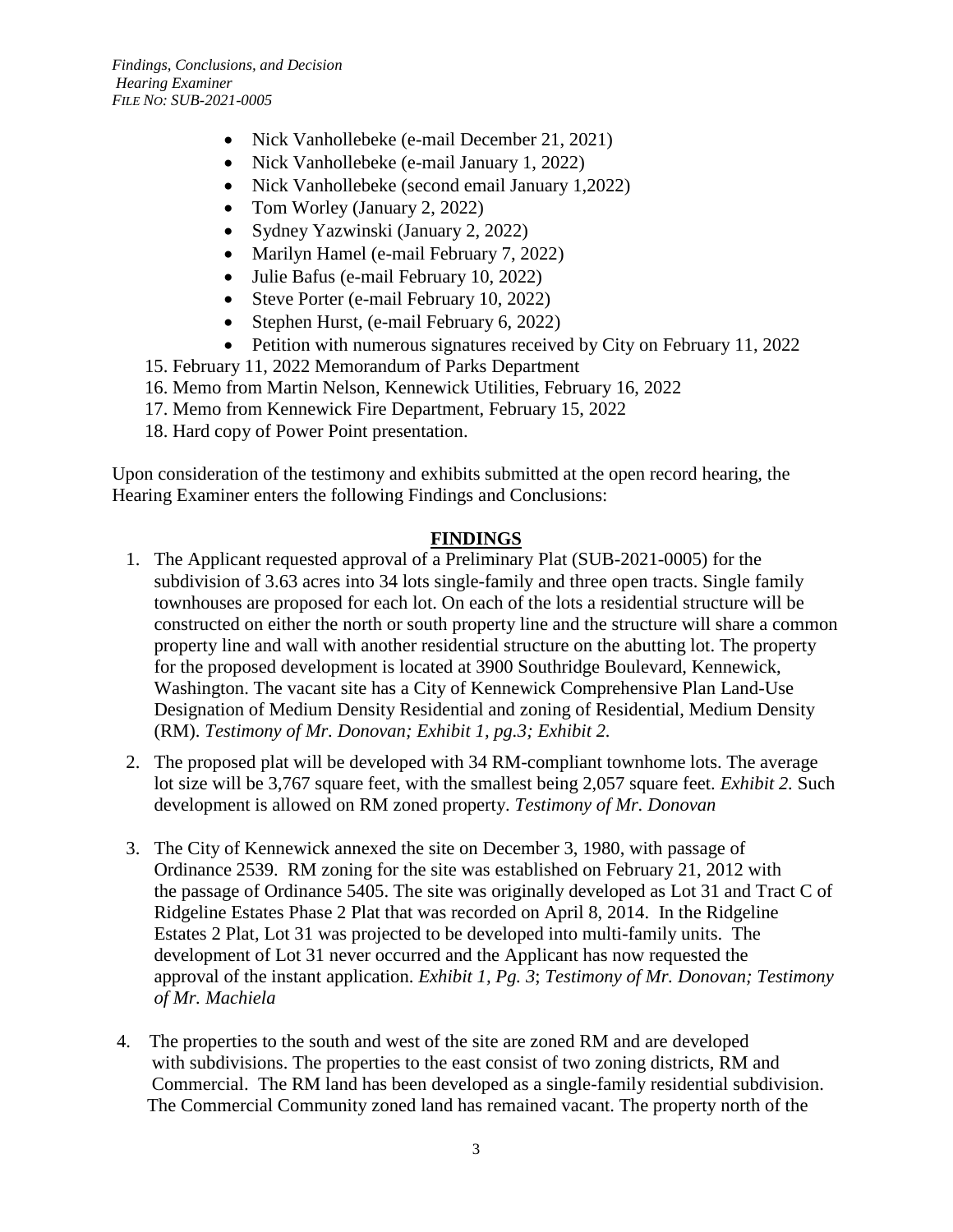site is also zoned RM and is developed with subdivision. *Exhibit 1, pg. 4*

- 5. Pursuant to the Washington State Environmental Policy Act (SEPA) (*RCW 43.21C*)) the City was designated as the lead agency for review of environmental impacts resulting from the proposed development. On January 12, 2022, the City issued a Mitigated Determination of Nonsignificance (MDNS) for the proposed project on the subject property. There were no conditions to the MDNS. No appeal of the MDNS was filed. *Exhibit 5, Testimony of Mr. Donovan.*
- 6. Prior to any construction of the site the Applicant must prepare a report prior to a grading permit being issued. If the data of the grading report does not correspond to the SEPA data, the SEPA review process will be reopened. *Testimony of Mr. Donovan.*
- 7. As depicted on the proposed plat map, *Exhibit 4*, W. 41st Avenue fronts the property to the west and Southridge Boulevard fronts the property on the east boundary. The only interior street of the plat is off Southridge Boulevard. All lots of the plat will have access off Mills Place. *Exhibit 4: Testimony of Mr. Seet. Exhibit 9.* The Kennewick Roads Department representative testified that both Southridge and W.  $21<sup>st</sup>$  are developed to City standards and are able to handle the increased traffic generated by the proposed development. This opinion was based on data from the which is used to project increase traffic from new development. Based on review of City standards and needs the traffic impact fees for the plat will be \$813.00 per lot. *Testimony of Mr. Seet.*
- 8. The City Roads Department testified that full residential street improvements designed and constructed to City standards are required on interior plat roadway, currently identified on the plat as Mills Place<sup>[2](#page-3-0)</sup>. *Testimony of Mr. Seet; Exhibit 9*. All improvements must be. *Testimony of Mr. Seet.* Access to lots 1-4 will be off W. 41<sup>st</sup> Ave. and the other lots will access the internal road. Access easements for lots 1-4 are required. *Testimony of Mr. Machiela*
- 9. The Kennewick Municipal Code (KMC) chapter 18.12 establishes development standards that have been established for properties in the City or Kennewick. The Table of Residential Development Standards, set forth in KMC 18.12.010 A.2, lists the density standard of a parcel in an RM zoning district, with a maximum of 13 units. While the minimum lot size requirement is 4,000 square feet, but a minimum lots size of 1,800 square feet for a rowhouse/townhouse that is developed on an RM lot. The proposed density for the entire site is 9 per acre. The proposed development has a minimum residential lot area of 2,796 square feet, and a maximum residential lot area of 5,520 square feet, with an overall lot average of 3,613 square feet. *Exhibit 1, pg. 3*
- 10. Based on the testimony provided at the hearing and the written comments of members of the public, many of the property owners in the general area are of the opinion that the allowed density of the RM zoning standards is not appropriate for this property. The City staff addressed this issue by noting that the current zoning of the site is RM and the zoning

<span id="page-3-0"></span> $\frac{1}{2}$ <sup>2</sup> In the final plat approval Mills Place will be identified as N.  $40<sup>th</sup>$  Court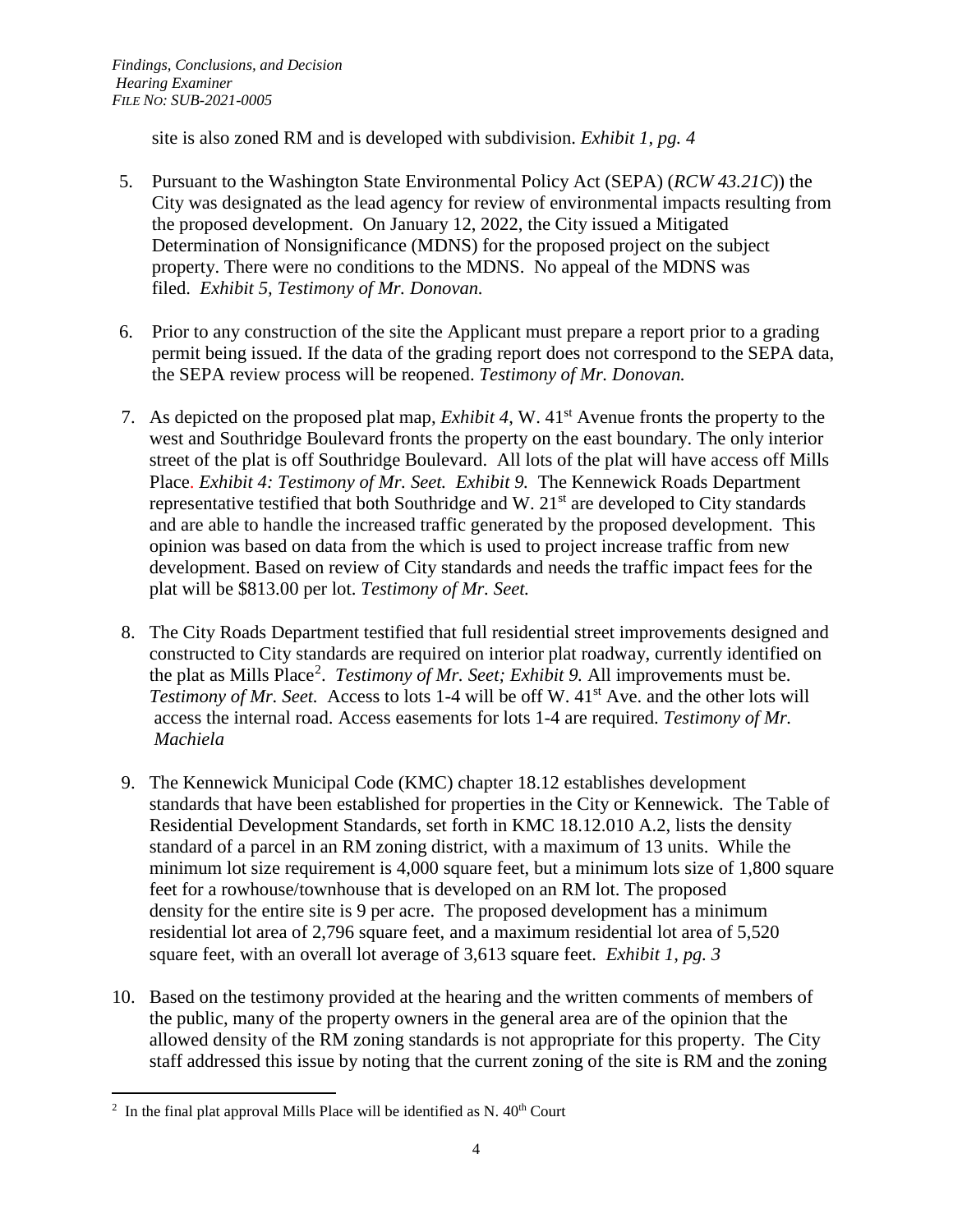standards of that particular zone apply. The City also noted that the development will only have one unit on each lot and each unit will abut a structure on the adjoining lot, with each unit sharing a common wall. *Exhibit 14; Testimony of Mr. Donovan.*

- 11.The site has been designated by the City as a Critical Aquifer Recharge Area (CAR). Although KMC Section 18.60.050 allows certain activities, they must meet the standards set forth in the Ordinance. The Applicant has not proposed any prohibited activities as part of the development on site. *Exhibit 1, Pg,4; Exhibit* 6
- 12.A critical areas report that addressed erosion hazard areas and the on-site slopes that are greater than 15 per cent slope was submitted. *Exhibit 7*. As addressed in this report, the site's slope instability is considered low with a moderate risk for soil erosion. According to the report, soil erosion can be mitigated through project design, construction and maintenance, *Exhibit 7.* This opinion was based on test-pits throughout the property. *Exhibit 7, Pg. 3*
- 13.The critical area report of the soil conditions sets forth a summary of conclusions and recommendations. The conditions require suitable imported soils placed as engineered fill with appropriate keying and benching into existing sloping ground. Conditions and requirements, including Appendix J of the 2018 International Building Code. *Exhibit 7, pg. 5*
- 14.In the critical area report, the engineering company who conducted the study, Northern Inc, stated that "proposed mass grading at the project site to develop the proposed plat shall consist of suitable import soils placed as engineered fill with appropriate keying and benching into existing sloping ground in accordance with the recommendations of the referenced report." This effort will entail placing approximately 4,822 cubic feet of import soils to fill the low areas of the southern portion of the site. The planned source of the fill material will consist of material generated for the adjacent development site located east of Southridge Boulevard. After fill, the finished slope gradients across will range from less than 5% to a maximum of 20%. Development conditions will be recommended and be and imposed as part of the development. *Exhibit 7*
- 15.Water and sewer service will be provided by the City. The subject property has split water zones, 4 and 5. The Applicant must submit a comprehensive water, sewer and storm drainage plan for review and approval by the City. Included in this requirement, will be provisions for and installation of metered waster service for each lot*.* The approved water plan must include a looped system and hydrants for fire service. *Exhibit 8*
- 16*.* Two existing sewer mains, each of which is 8-inches, are available to serve the site. One main is near proposed lot 3 and the other is near lot 30. Connections of these mains will be to a larger sewer main in Southridge Boulevard. *Exhibit 8.*
- 17. In Exhibit 9, the Traffic Engineering Division provided comments on the proposal. Based on the existing traffic counts and the subdivision's projected traffic counts the existing streets are adequate to carry the increase traffic generated by the new subdivision, The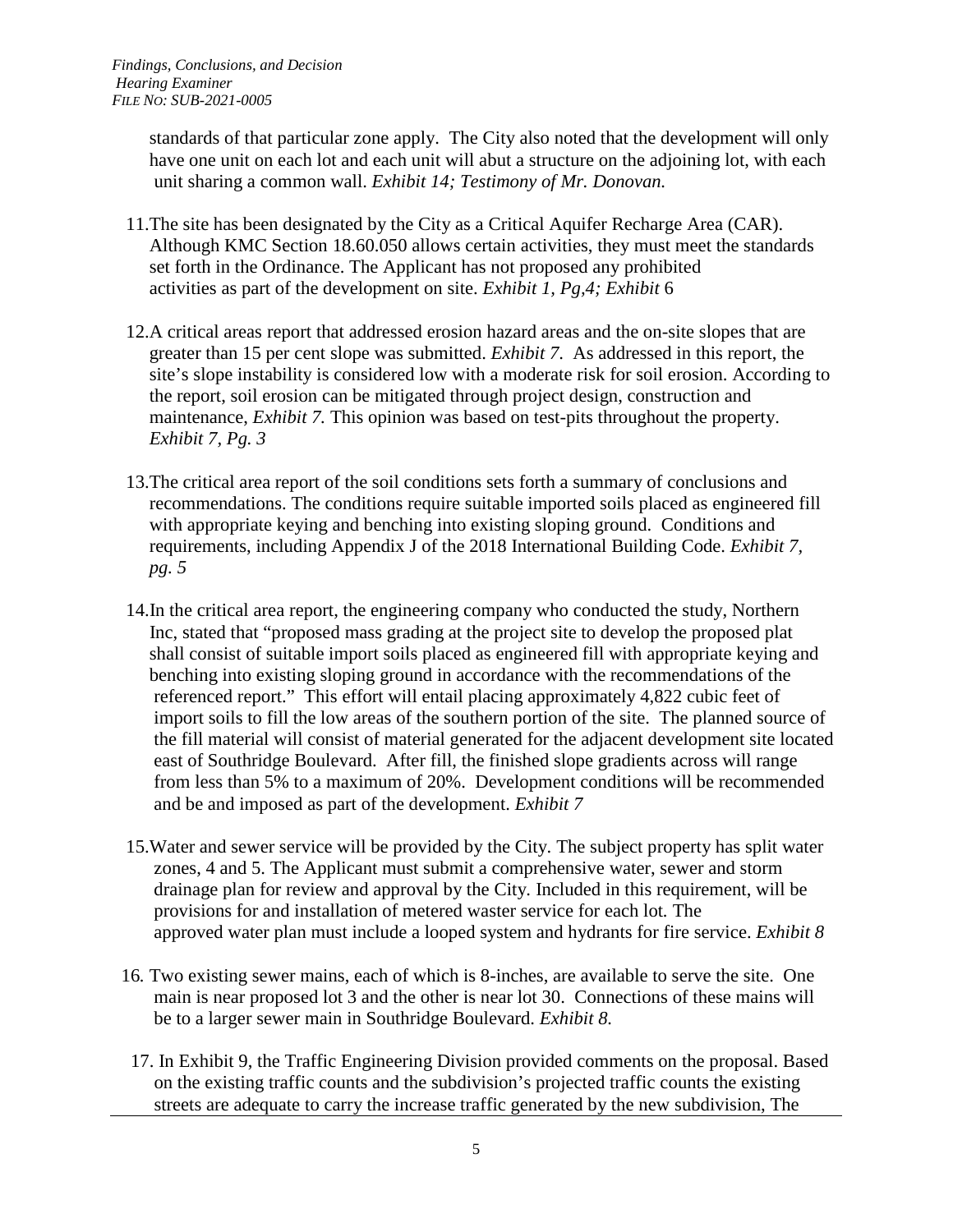City will not require a traffic impact analysis. *Testimony of Mr. Seet; Exhibit* 9

- 18. City storm water standards for residential subdivisions require designs to retain and dispose of the calculated difference between a 25-year, 24-hour event for the developed state and the 24-hour event for the natural pre-developed state. Detention ponds (control outlet) may be used only if it can be clearly demonstrated that infiltration, or retention, are not feasible per City of Kennewick Standard Specifications. Prior to Final Plat approval the Applicant must submit detailed civil engineering drawings for review and approval to the City's Public Works department. The submittal must include a storm water plan that satisfies City standards. *Exhibit 8, pg. 2-#17. Exhibit 1, Pg. 3.* Tracts A and B are proposed to be encumbered by storm water easements. Storm water design, construction and post construction must meet the requirements of KMC Section 14.28.045 and COK Standard Specs.
- 19. The property on which the plat will be developed is within the boundaries of the Kennewick Irrigation District. Pursuant to the authority granted KID in RCW 58.17.310(92), the District submitted comments and condition to the plat. No objections were stated. *Exhibit 8*
- 20. Because the site is not designated as irrigable land, irrigation water will be not available from the Kennewick Irrigation District for the Mills End Plat. *Exhibit 8, comment 11*. However, potable City water will be allowed to be used for irrigation within the plat. The supply of this water must meet City of Kennewick cross connection requirements set forth in Kennewick Municipal Code (KMC 15.41).and approved by the City's cross connection Specialist through the Civil Plan review process. *Testimony of Mr. Donavan*
- 21. The Mills End Plat is in Service Area 1 of the Kennewick Parks system. *Exhibit 1, pg. 4.* The City's Parks and Recreation Comprehensive Plan has a goal to maintain 3 acres of park land for every 10,000 residents. This standard can be met with the proposed development and the nearby Ridgeline Estates neighborhood, which is in Planning area 6W of the plan. *Exhibit 15*.
- 22.The City also determined that the plat's park impact fee for Service Area 1 will be \$1009 for each single-family unit of the Mills End Plat. The Park Impact Fee is due prior to the City issuing the certificate of occupancy. *Exhibit 13*
- 23.The Bonneville Power Administration (BPA) stated it had no objections to the proposal. *Exhibit 10.*
- 24. The Kennewick School District, which will serve the residences of the developed subdivision, has the capacity to add students at all levels at the three schools that will serve the residences of the plat. The Capital Projects Director of the Kennewick School District identified the schools as Sage Crest Elementary, Chinook Middle School and Southridge High School. Sage Crest Elementary and Southridge are within walking distance of the proposed plat. Chinook is a mile or more from the plat and the students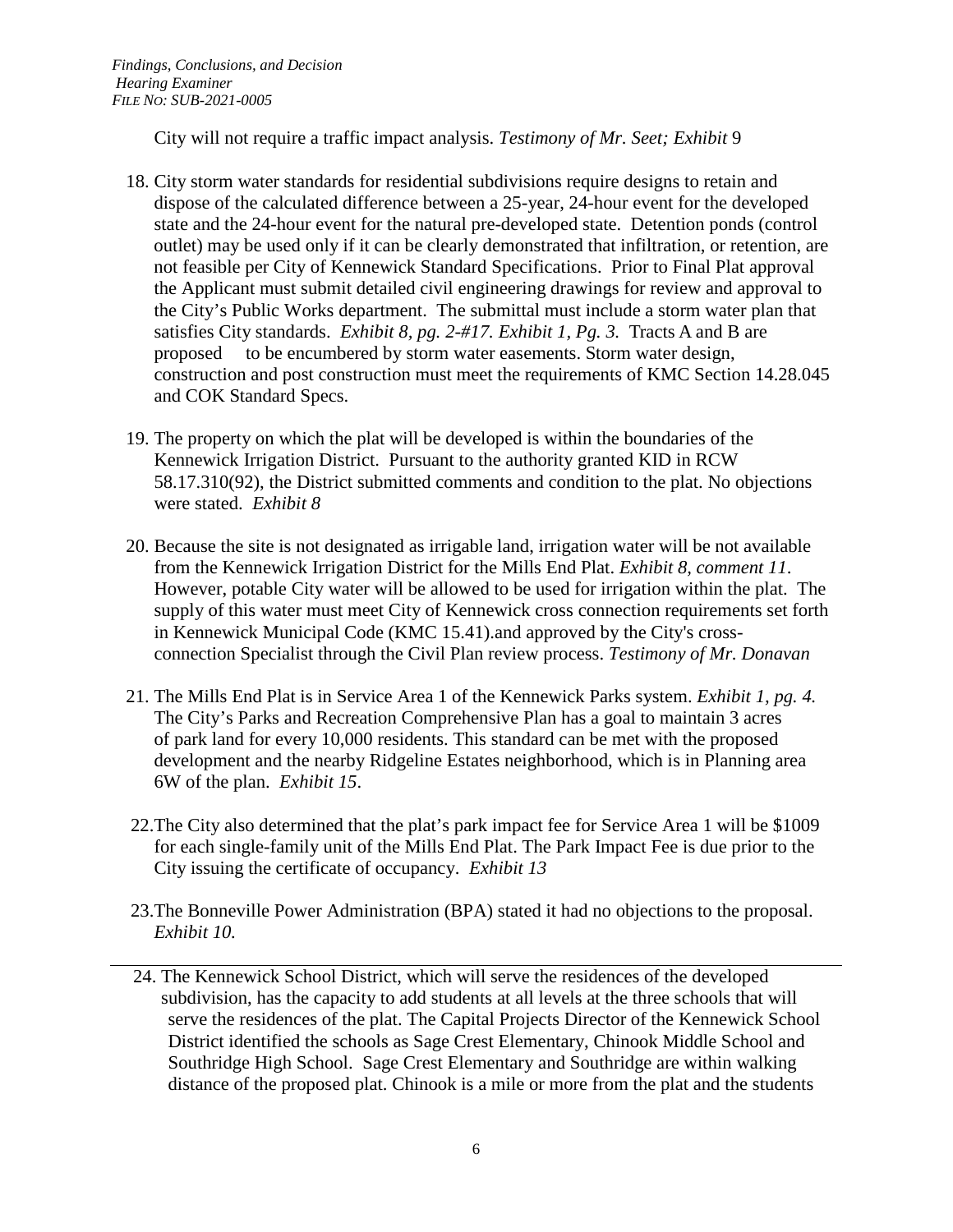will be bussed. The School District will identify the bus stop for the students who take the school bus. *Exhibit 1, Pg. 4; Exhibit 12; Testimony of Mr. Donovan.*

- 25. Prior to the hearing public opposition to the plat was submitted in letters and emails to the planning staff. In these letters and emails, the objections to the plat were based on perceptions of reduced property values (*Adams, Bearden. Colton, Dean, DuQuist, Galbraith, Gould, Hart, Hayward, Kelly Dean, Melling) increased* density (*Fultz.Dean, Colton. Bearden, Galbraith, Hayward);* increased traffic (*Addams, Beardem, Colton, Foltz, Hart, Heerink, Kelly Dean. Gould);* reduction of views (*Guerra, Hart, Heerink,);* perceived non-compatibility of the proposed plat with the existing developments in the area *(Heerink, Kitson, Kluemper, Melling, Rose*), [3](#page-6-0)
- 26. The Land Use of the Kennewick Comprehensive Plan, Section 2, addresses, among other topics, residential lands. *Comprehensive Plan Pg. 41 et. seq.* Among goals of Residential planning in the City is. RESIDENTIAL GOAL 1: "Provide for attractive, walkable, and well-designed residential neighborhoods, with differing densities and compatible with neighboring areas." According to the City, the current development plans indicate the Mills End proposed plat will be consistent with this goal. Further the plat will comply with development standards of an RM zoning district. The Applicant intends to develop the neighborhood with townhome lots with each lot having one of the rowhomes located on it. *Exhibit 1, Pg. 5; Testimony of Mr. Donovan*
- 27. Residential Goal 2 of the Comprehensive Plans calls for development to be designed and built to "Provide appropriate public facilities supporting residential areas." One of the policies of this goal is POLICY1: "Ensure provision of parks, schools, drainage, transit, water, sanitation, infrastructure and pedestrian in new residential developments." As noted, in various Findings herein, this policy will be satisfied with the proposed development. *Exhibit 1 pg. 5; Testimony of Mr. Donovan*
- 28. Another policy of Residential Goal 2 as set forth in the previous Finding, is POLICY1: which is to "Ensure provision of parks, schools, drainage, transit, water, sanitation, infrastructure and pedestrian in new residential developments." As noted in the Findings herein, and the record developed at the public hearing, parks, schools, drainage, transit, water, sanitation, infrastructure and pedestrian issues in the Mills End Plat have been address to meet this policy. *Exhibit 1, pg. 5; Exhibits 4,7-9,12-13 and 15*
- 29. Residential Goal 2 of the Comprehensive Plan requires that a plat "Provide appropriate public facilities supporting residential areas" Policy 2 of the Goal encourages irrigation service throughout residential areas, when available, to support and maintain healthy landscaping. While the Kennewick Irrigation District cannot provide irrigation water for this designated non-irrigable parcel, the City can provide said water subject to requirements. *Exhibit 1, Pg. 5; Testimony of Mr. Donovan; Exhibit 11*

<span id="page-6-0"></span><sup>&</sup>lt;sup>3</sup> Other authors of letters and emails may not be recognized in this Finding. The Hearing Examiner read each document submitted by the Public and has concluded the list as contained in this Finding contains the most commented on topics.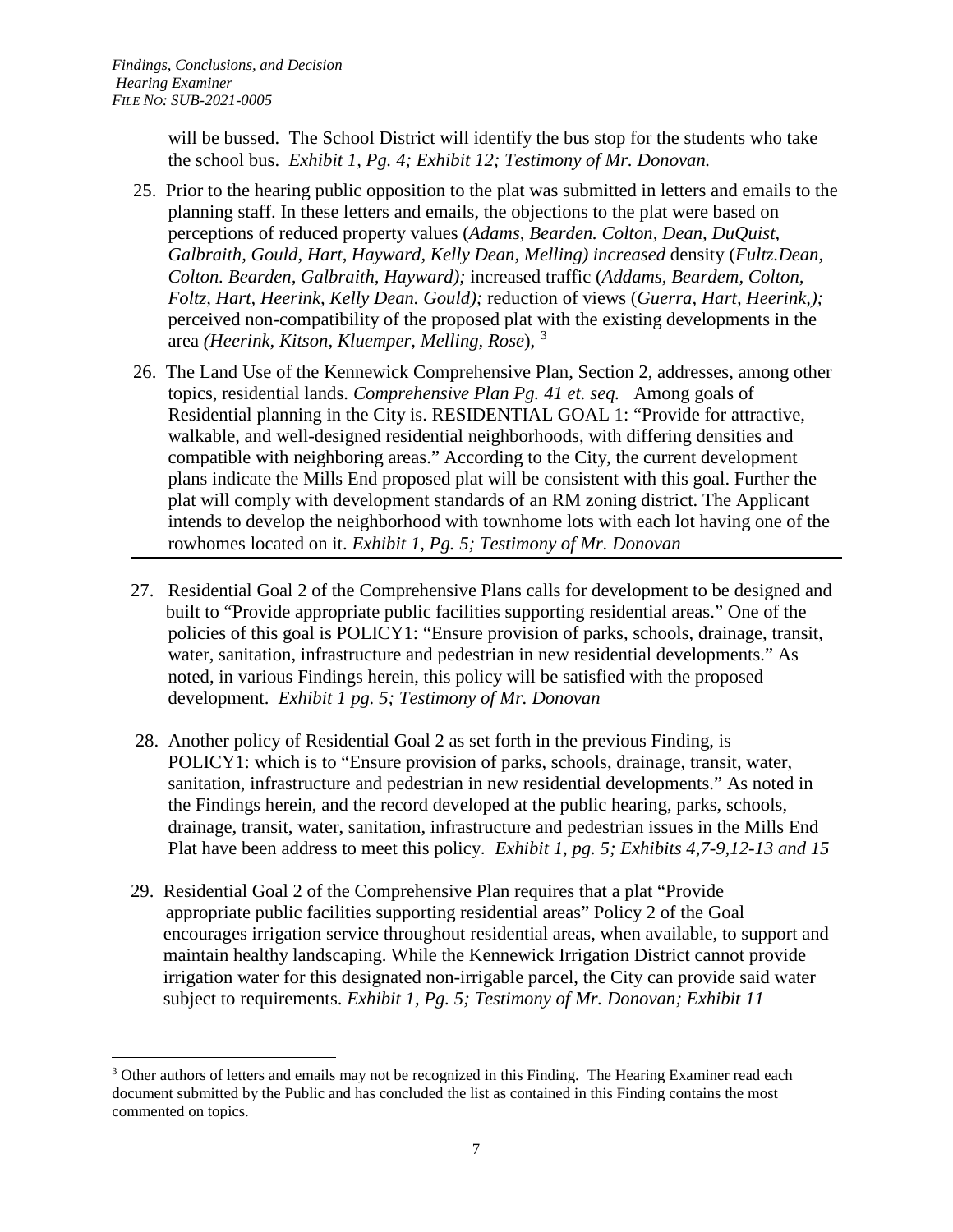- 30. Residential Goal 3, addresses the need to "Promote a variety of residential densities with a minimum density target of 3 units per acre as averaged throughout the urban areas." Policy 3 of RESIDENTIAL GOAL 3 encourages development of "Residential Medium Density areas that can support high-quality, compact urban development with access to urban services, transit, and infrastructure, whether through new development or through infill". The City representatives testified that, as proposed, the development will satisfy Goal 3, Policy 3 with townhome lots being developed in an area that is supported with urban services. Such development will diversify the housing stock in the area. *Exhibit 1, pg. 5; Testimony of Mr. Donovan*
- 31. Pursuant to the review of the plat application and supporting material, the Kennewick Planning Staff representative submitted that appropriate provisions have been made for the public health, safety, and general welfare, for open spaces, drainage ways, streets or roads, alleys, public sidewalks, utility easements and other public ways, transit stops, potable water supplies, sanitary wastes, parks and recreation areas, playgrounds, schools and school grounds, and the proposed subdivision has considered all other relevant facts and other planning features that assure safe walking and aesthetic considerations in new residential developments*. Exhibit 1; Exhibit 4-13. 15-17; Testimony of Mr. Donovan,* Various non-City agencies submitted that they had reviewed the project and submitted recommendations of approval. Some organizations requested certain conditions be imposed*. Exhibits Nos.11-12*.

# **CONCLUSIONS**

## *Jurisdiction:*

- The Kennewick Hearing Examiner is granted jurisdiction to hear and decide preliminary plat applications pursuant to KMC 4.02.080 (1)(b) ii.
- The Hearing Examiner is limited in his authority to the powers allowed by State Statutes and City Ordinances. *Chaussee vs. Snohomish County, 30 Wn. App. 630 (1984)*
- The duties of the Hearing Examiner of Kennewick are set forth in *KMC 4.02.080: - Duties of the Examiner*. These powers are the authority of the Hearing Examiner to hear issues in the City. They are limited and cannot be exceeded. Not included in these powers is the authority for the Examiner to consider depreciation of property as a criterion for review of a preliminary plat.

# **RCW 58.17.033**

Proposed division of land—Consideration of application for preliminary plat or short plat approval—Requirements defined by local ordinance.

> (1) A proposed division of land, as defined in RCW [58.17.020,](http://app.leg.wa.gov/RCW/default.aspx?cite=58.17.020) shall be considered under the subdivision or short subdivision ordinance, and zoning or other land use control ordinances, in effect on the land at the time a fully completed application for preliminary plat approval of the subdivision, or short plat approval of the short subdivision, has been submitted to the appropriate county, city, or town official. (2) The requirements for a fully completed application shall be defined by local ordinance.

(3) The limitations imposed by this section shall not restrict conditions imposed under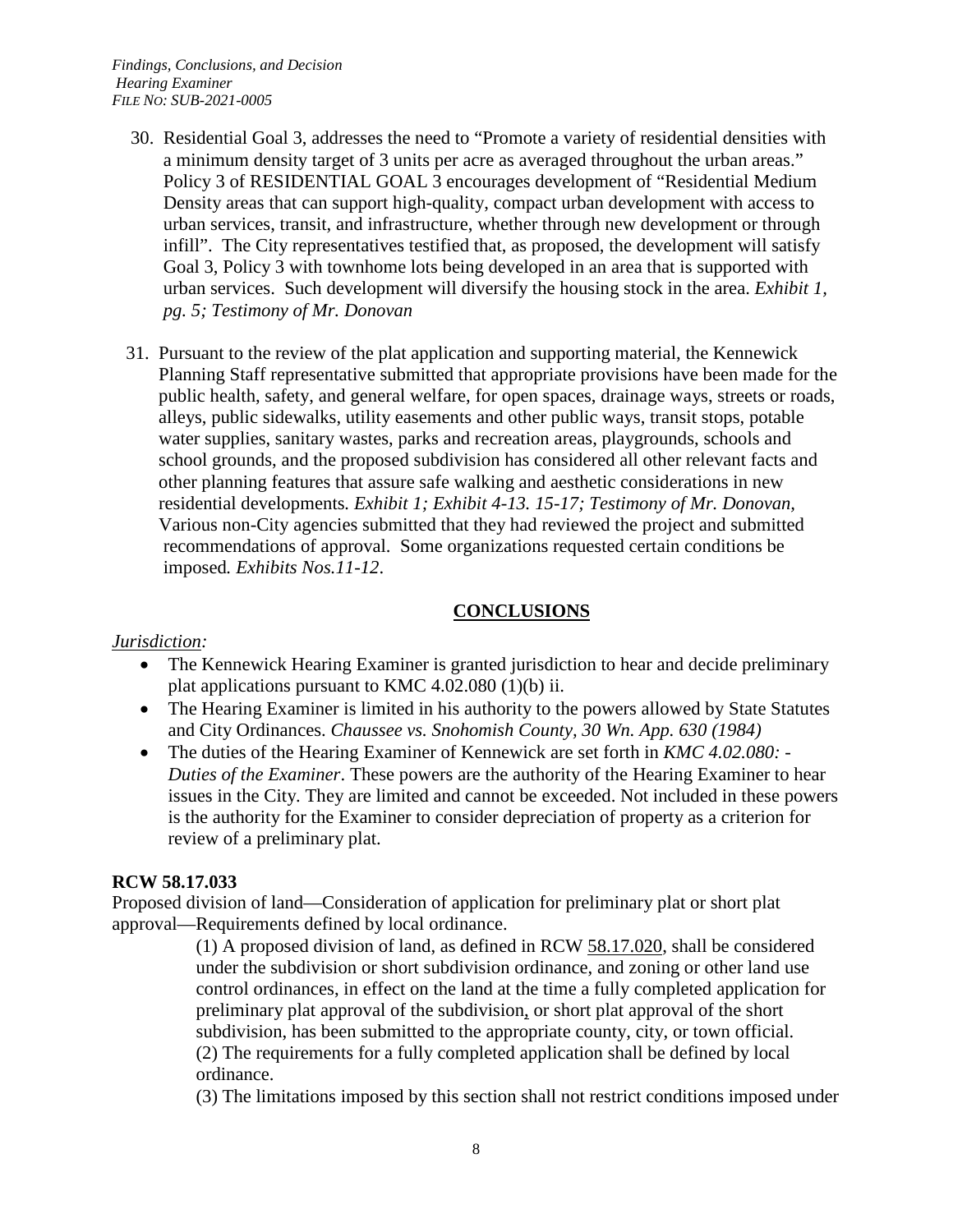Chapter [43.21C](http://app.leg.wa.gov/RCW/default.aspx?cite=43.21C) RCW.

#### **KMC 17.10.080: Provisions for Public Health, Safety, and Welfare**

Included in KMC 17.10.080: Provisions for Public Health, Safety, and Welfare which are: (1) The Hearing Examiner will inquire into the public use and interest proposed to be served by the establishment of the subdivision and dedication. All plats will be reviewed to determine their conformance with the Comprehensive Plan, comprehensive water plan, utilities plan, and Comprehensive Park and Recreation Plan, and anything else necessary to assist in determining if the plat should be approved. Appropriate provisions must be made for, but not limited to, the public health, safety, and general welfare, for open spaces, drainage ways, streets or roads, alleys, public sidewalks, utility easements and other public ways, transit stops, potable water supplies, sanitary wastes, parks and recreation areas, playgrounds, schools and school grounds, and shall consider all other relevant facts and other planning features that assure safe walking conditions for students who only walk to and from school. All relevant facts will be considered to determine whether the public interest will be served by the subdivision and dedication. If it is determined that the proposed plat makes such appropriate provisions, then the Hearing Examiner must approve the proposed plat. Dedication of land to any public body may be required as a condition of subdivision approval. The Hearing Examiner will not, as a condition to the approval of any plat, require a release from damages to be procured from other property owners.

## **RCW [58.17.110](http://app.leg.wa.gov/RCW/default.aspx?cite=58.17.110) Approval or disapproval of subdivision and dedication—Factors to be considered.**

(1) The city, town, or county legislative body shall inquire into the public use and interest proposed to be served by the establishment of the subdivision and dedication. It shall determine: (a) If appropriate provisions are made for, but not limited to, the public health, safety, and general welfare, for open spaces, drainage ways, streets or roads, alleys, other public ways, transit stops, potable water supplies, sanitary wastes, parks and recreation, playgrounds, schools and schoolgrounds, and shall consider all other relevant facts, including sidewalks and other planning features that assure safe walking conditions for students who only walk to and from school; and (b) whether the public interest will be served by the subdivision and dedication.

(2) A proposed subdivision and dedication shall not be approved unless the city, town, or county legislative body makes written findings that: (a) Appropriate provisions are made for the public health, safety, and general welfare and for such open spaces, drainage ways, streets or roads, alleys, other public ways, transit stops, potable water supplies, sanitary wastes, parks and recreation, playgrounds, schools and schoolgrounds and all other relevant facts, including sidewalks and other planning features that assure safe walking conditions for students who only walk to and from school; and (b) the public use and interest will be served by the platting of such subdivision and dedication. If it finds that the proposed subdivision and dedication make such appropriate provisions and that the public use and interest will be served, then the legislative body shall approve the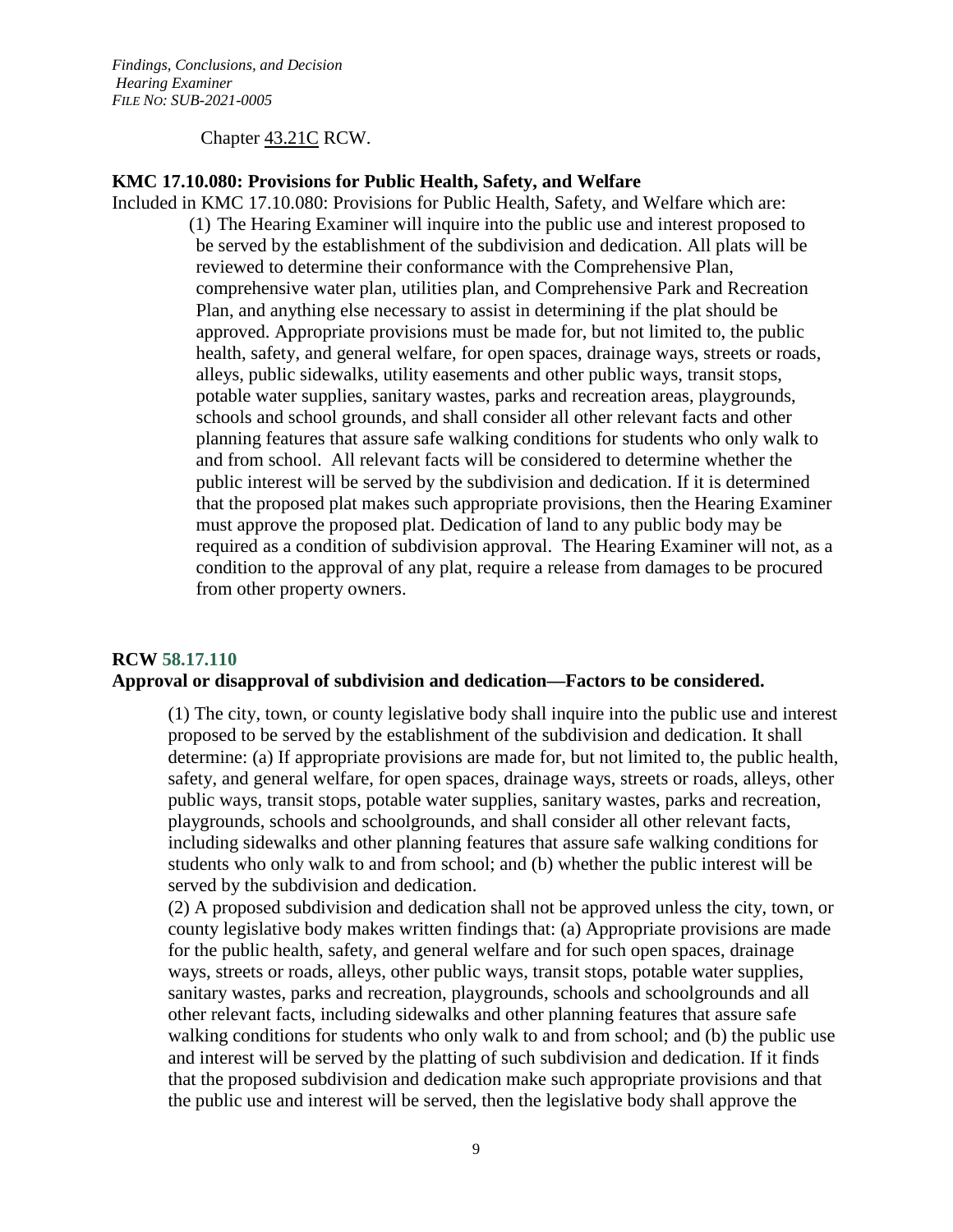proposed subdivision and dedication.

#### *Conclusions based on Findings*

- 1 The Applicant requested approval of a single-family Preliminary Plat (SUB-2021-0005) for the subdivision of 3.63 acres into 34 lots and three open tracts. On each of the lots a residential structure will be constructed on either the north and south property line, and the structure will share a common property line and wall with another residential structure on the abutting lot. The property for the proposed development is located at 3900 Southridge Boulevard, Kennewick, Washington. The vacant site has a City of Kennewick Comprehensive Plan Land-Use Designation of Medium Density Residential and zoning of Residential, Medium Density (RM). *Finding Nos. 1, 2, 7*
- 2 The vehicular access to the plat will be off Southridge Boulevard, which borders the east boundary of the property. An internal road will provide access to the lots of the plat. The internal road will be built to City standards. *Findings of Fact Nos. 7 and 8*
- 3. The City has reviewed the proposal and determined that it can be developed and meet the regulations and requirements of the City, including street and road improvements *Findings of Facts Nos. 7-8,* water requirements of the City of Kennewick *of Fact Nos. 15, 17, 18 and 19;* sanitary sewer service requirements, *Findings of Fact No,15-16,* storm sewer service requirements *Findings of Fact No. 18,* Comprehensive Park and Recreation Plan *Finding of Fact Nos. 20-21,* and all relevant requirements to the approval of plats in the City of Kennewick. *Finding of Facts Nos. 4-7, 9 and 11-13*
- 4.*.* The proposed plat includes required improvements for infrastructure and open space. Adequate provisions have been determined for park fees to offset the impacts for recreational impacts. Schools in the area can handle the increase in students generated by the development. Utilities, including drainage, water and sewer are available to the site. Pedestrian and aesthetic considerations in the new development are called out on the plat map submitted for approval. The proposed plat provides provisions for parks, schools, drainage, transit, water, sanitation, infrastructure, pedestrian, and aesthetic considerations in new residential development*. Findings of Fact Nos. 4-24 and 26-31*
- 5. Pursuant to the Washington State Environmental Policy Act (SEPA) (*RCW 43.21C*)) the City was designated as the lead agency for review of environmental impacts resulting from the proposed development. On January 12, 2022, the City issued a Determination of Nonsignificance (DNS) for the proposed project on the subject property. There were no conditions to the DNS. No appeal of the DNS was filed. *Finding of Fact No. 5*. The Applicant must prepare a report for a grading permit. If the data in the grading permit does not correspond to the SEPA data, the SEPA review process will be reopened. *Finding of Fact No. 6.*
- 6. Various state and local agencies submitted comments and recommendations. The recommendations addressed impacts that could be created with the development of the plat. The recommended conditions are specific to the development and would mitigate the impacts. *Findings of Fact Nos 19 and 22*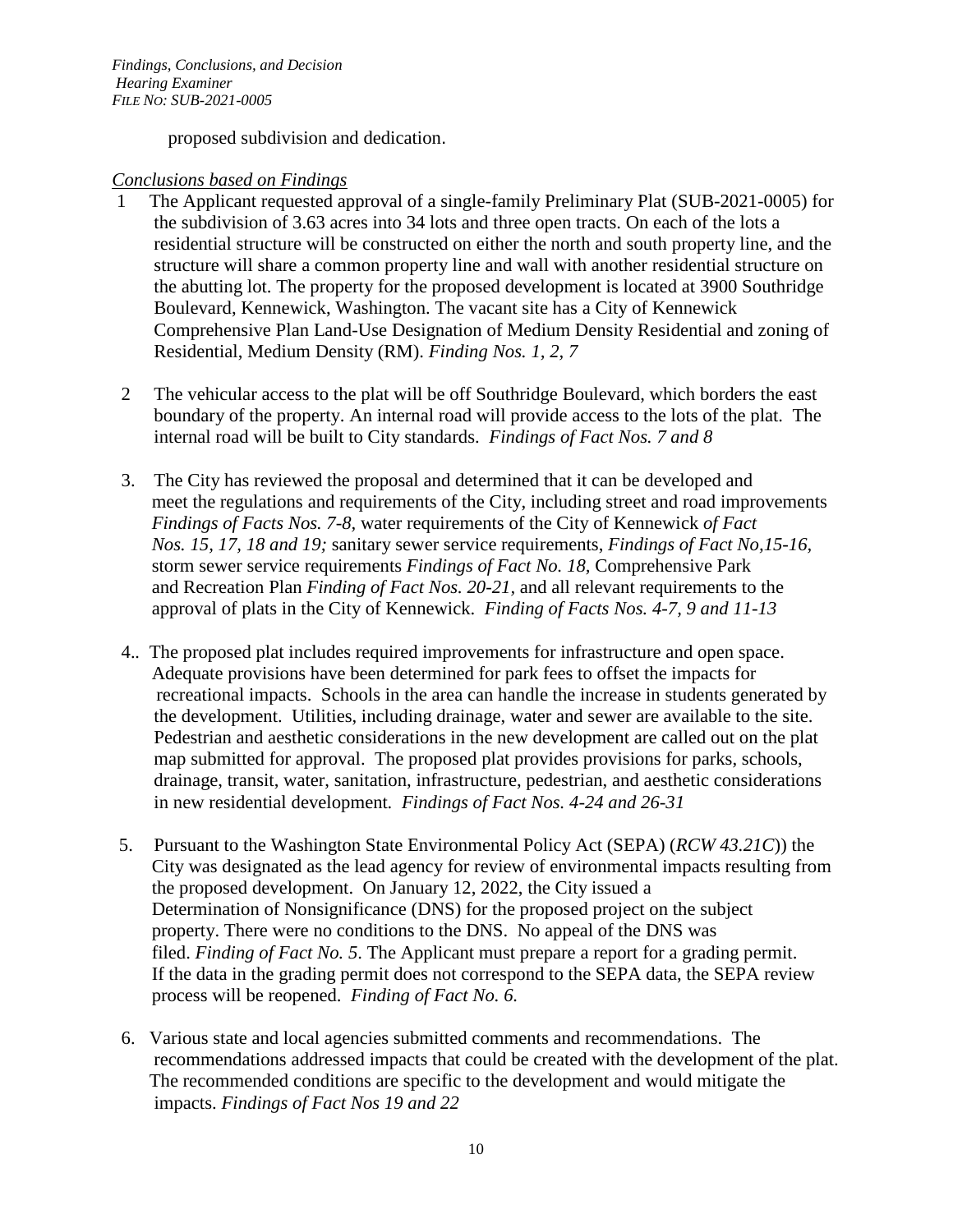# **DECISION**

Based on the administrative record developed at the public hearing approval and the Findings of Facts and Conclusions as set forth above, the preliminary plat approval of the Mills End Plat for the subdivision of 3.63-acres into 34 lots and three tracts is approved subject to the following conditions.

# **The conditions apply to the Applicant, its agents and any successors of interest**

- 1. The Applicant shall comply with all City of Kennewick regulatory controls, policies and codes, including the Single-family Residential Design Standards and Residential Medium Density (RM) zoning designation.
- 2. A landscape plan must be submitted for approval of all common areas, open spaces and rights-of-way, listing the number, location, and species of trees, sizes of plant material, and ground cover prior to final plat approval. Street trees shall be placed at 40-foot intervals and within five feet of the back of sidewalk for curb tight sidewalks. The landscape plan shall be prepared by a licensed landscape architect or licensed landscape installer drawn to a legible scale.
- 3. A landscaping strip, no less than five feet and consisting of ground cover and street trees every 40 feet, is required along Southridge Boulevard.
- 4. The Applicant must provide the City with a bond or cash deposit to ensure completion of any sidewalks that are not completed and all landscaping. These bonds or cash deposit must be filed prior to final plat approval. Trees for the individual residential lots shall be planted prior to of a certificate of occupancy for each new home.
- 5 All fencing along Southridge Boulevard Parkway shall be a minimum of ten feet from the back of the sidewalk.
- 6. All fees required by the City, with the exception of park impact fees and traffic impact fees, must be paid prior to approval of the final plat. The park impact fees and the traffic impact fees shall be due prior to the issuance of a certificate of occupancy for each lot.
- 7. As recommended in the Critical Areas Report dated December 17, 2021, a geo-technical exploration and valuation report for site and structure-specific design-level must be submitted prior to site development or Final Plat approval.
- 8. The Applicant shall provide the Kennewick Building Department a geo-tech report that sets forth the bearing capacity of the soil for each structure of the plat. The study can be either a mass report for all building sites submitted with the final plat, or, individual reports for each lot. The report must be submitted prior to the approval of the footing inspection, as they are built out.
- 9. All development of the plat shall be in conformance and consistent with the plat drawing which was admitted as Exhibit 4.
- 10. In lieu of dedication of park land, park fees are required in the amount of \$1009.00 per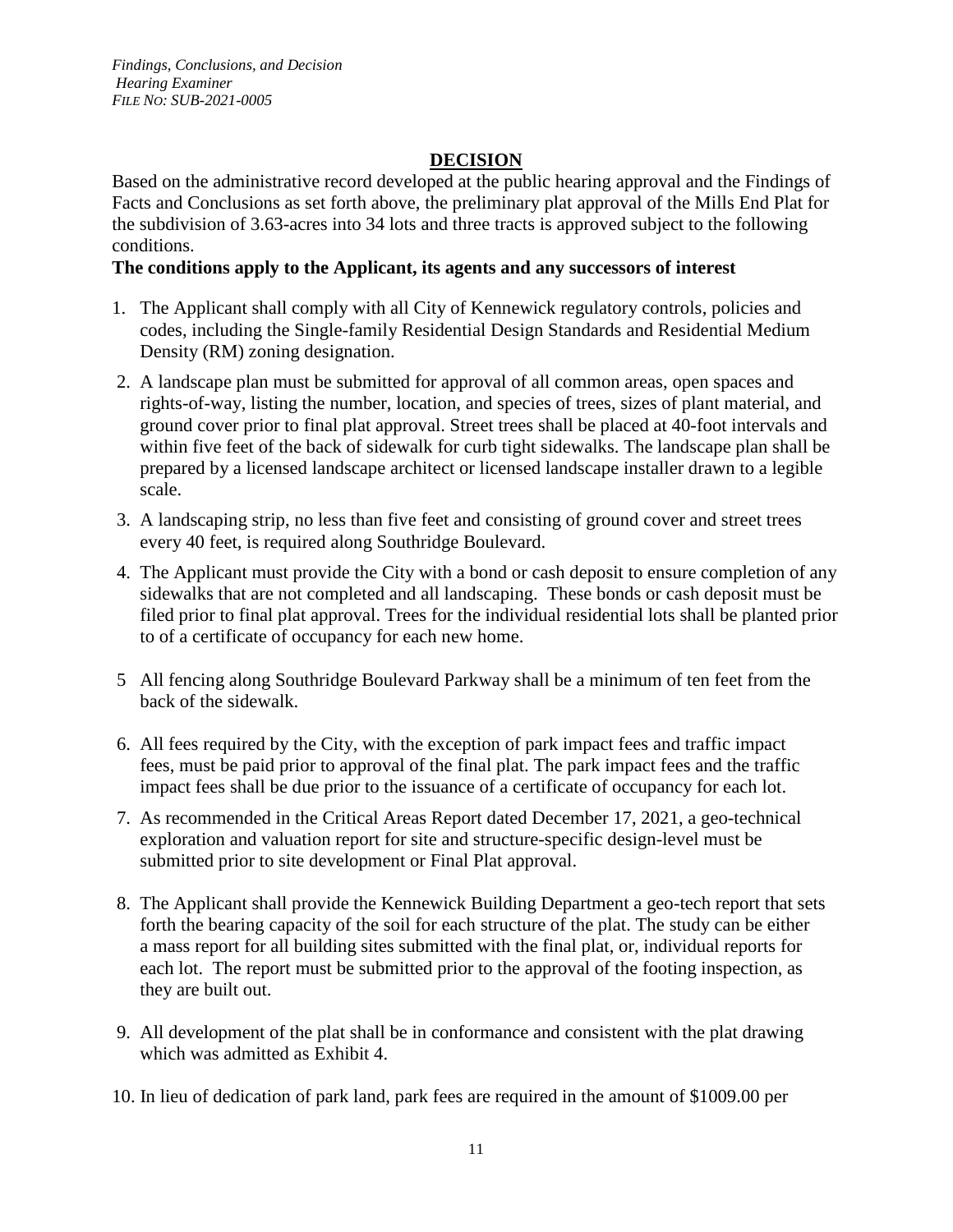per Single-Family Unit on each lot of the plat.

- 11. Traffic impact fees (TIF) of \$787 per dwelling unit for each lot within the plat must be paid prior to issuance of a certificate of occupancy for the lot.
- 12. The Applicant shall comply with the Memorandum Public Works Department which was admitted as Exhibit 10 at the October  $11<sup>th</sup>$ , 2021public hearing and Memorandum of the Parks Department dated. February 11, 2022. The requirements set forth in these documents are to be considered as part of the conditions of approval of the preliminary plat.
- 13. The Applicant shall comply with the Memorandum Public Works Department which was admitted as Exhibit 9 at the February 13, 2022 public hearing. The requirements set forth in this document are to be considered as part of the conditions of approval of the preliminary plat.
- 14. The Applicant shall comply with the Memorandum Public Works Department which was admitted as Exhibit 8 at the February 13, 2022 public hearing. The requirements set forth in this document are to be considered as part of the conditions of approval of the preliminary plat.
- 15. The Applicant shall comply with the Traffic Engineering, Fire, Surveyor and GIS plat survey comments which were admitted as Exhibit 9 at the February 13, 2022 public hearing. The requirements set forth in this document are to be considered as part of the conditions of approval of the preliminary plat.
- 16. The Applicant shall comply with the applicable requirements of Kennewick Irrigation District comments which were admitted as Exhibit 11 at the February 13, 2022 public hearing. The requirements set forth in this document are to be considered as part of the conditions of approval of the preliminary plat.
- 17. The Applicant must work with the School District to identify and construct the bus stops for the children being bussed from the Mills End subdivision.
- 18. If the name of the internal street of the plat is different than as depicted on the preliminary plat map, the street must be correctly identified on the final plat map.
- 19. The Applicant must provide dust control method(s) such as hydro seeding for all areas of the site that are disturbed.
- 20. The Applicant and/or all of its successors must execute a written agreement to the satisfaction of the City Attorney, which will allow the City to establish enforceable arrangements for maintenance of any common areas, open spaces, private roads and common landscape areas, should the Homeowner's Association fail or refuse to maintain these areas.

21. The Preliminary Plat (SUB-2021-0005) expires 5 years from the approval date. The City may grant an extension, but any extension application must be applied for before the approved preliminary plat expires.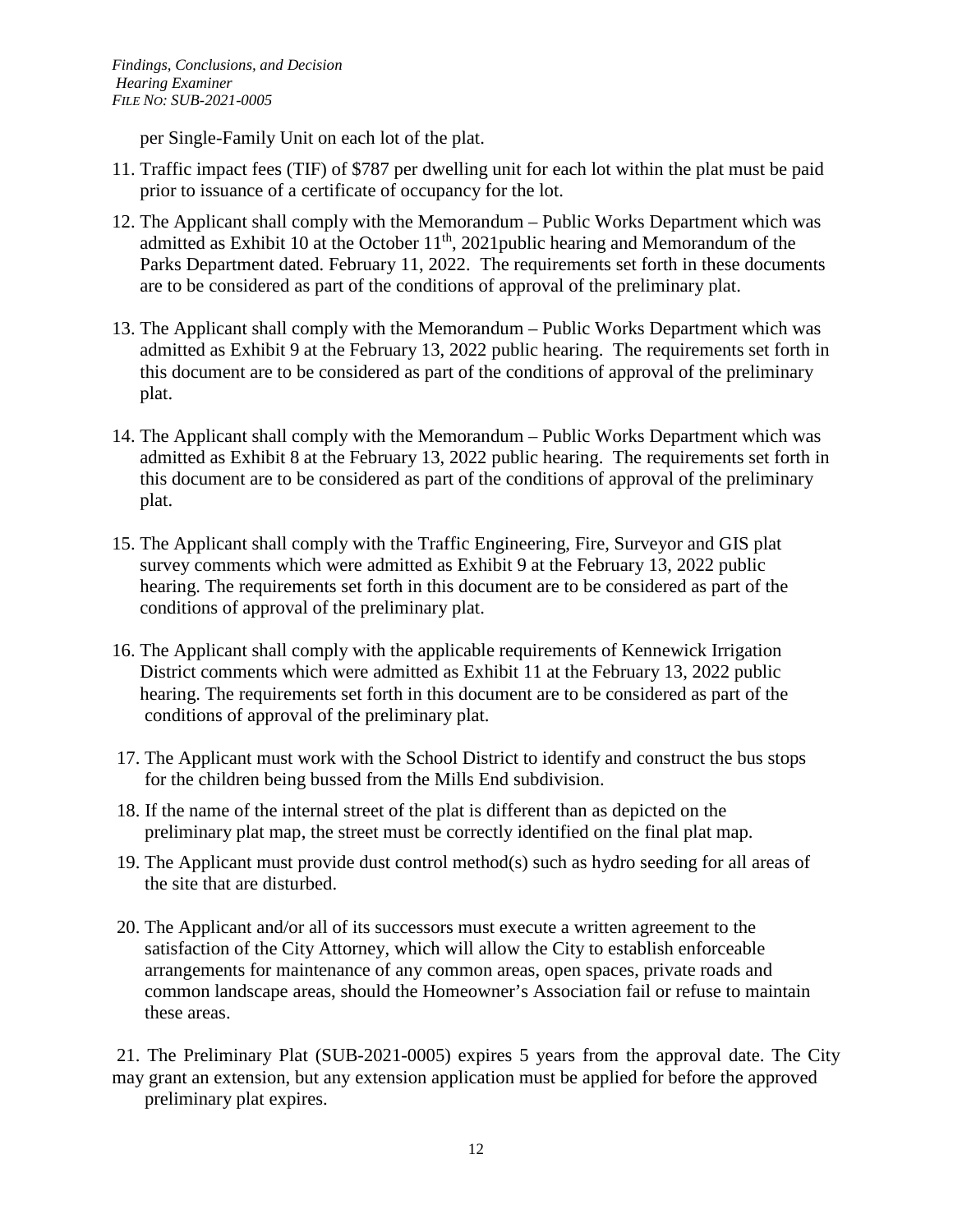Dated this 28<sup>th</sup> day of February, 2022

James M. Driscoll Hearing Examiner of Kennewick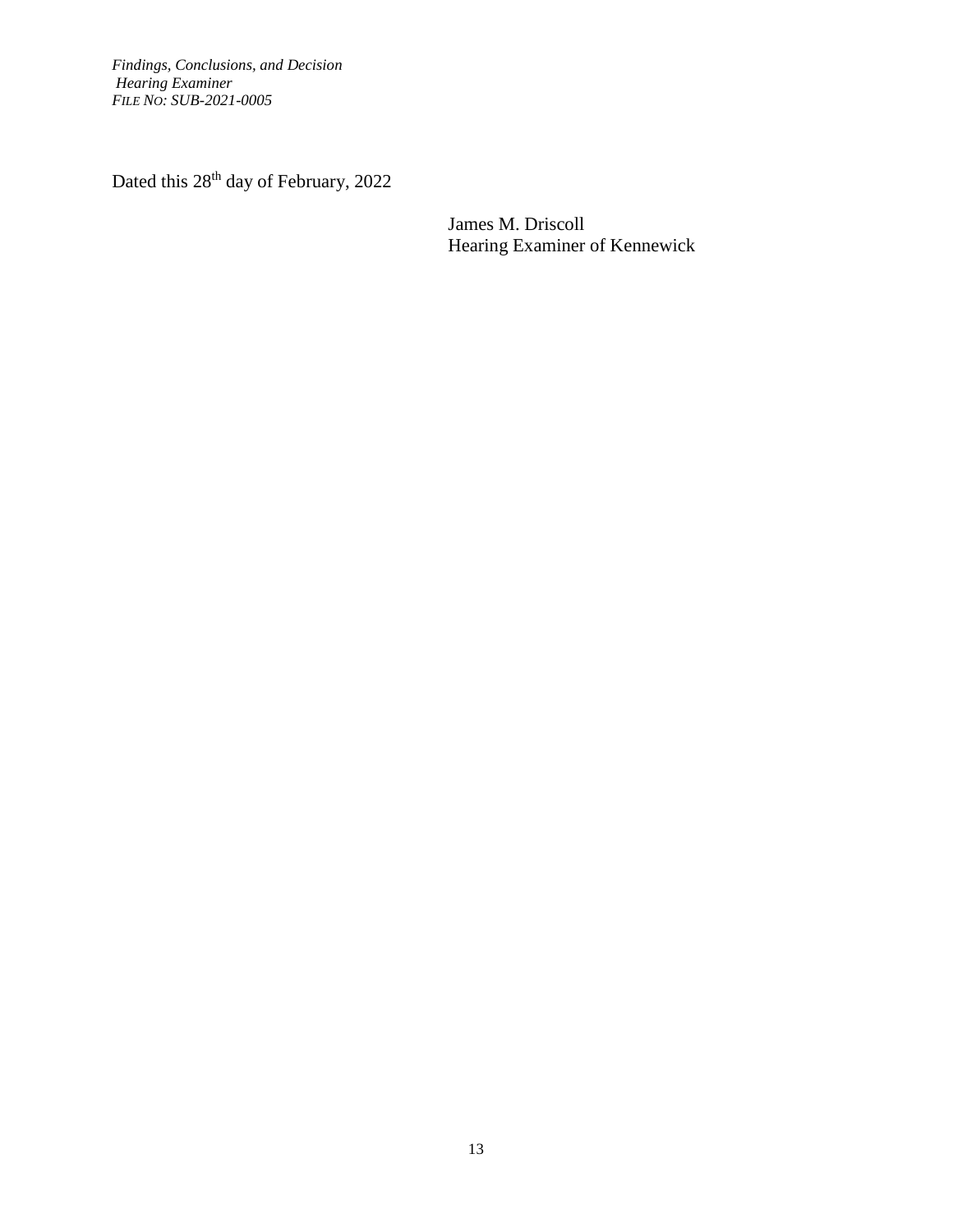

# **MEMORANDUM**

| February 11, 2022<br>DATE: |
|----------------------------|
|----------------------------|

**TO:** Steve Donovan, Community Planning Manager

**FROM:** Emily Estes-Cross, Parks, Facilities and Recreation Director

**SUBJECT:** 3900 Southridge Blvd. Hearing Examiner Response

The City of Kennewick Parks and Recreation Comprehensive Plan, which outlines recommendations for park growth and level of service, commits to maintaining 3 acres of park land per 1,000 residents, and affirms every citizen should have access to a park, public facility, or recreational pathway within a half mile of their residence. The standard is being met for the proposed 3900 Southridge Blvd. development and the nearby Ridgeline Estates neighborhood, identified as Park Planning Area 6W in the Comprehensive Plan.

3900 Southridge Blvd. and Ridgeline Estates are located within .3 miles from the Southridge High School fields and track, .4 miles from the Sage Crest Elementary School playground and fields, and .8 miles from the Southridge Sports and Events Complex, a City-operated 50-acre recreation venue with fields, walking paths, a playground, water play feature, and a 3-gym pavilion. Furthermore, a Kennewick Irrigation District canal with a gravel walking path borders the southern boundary of the neighborhoods, and extends for miles. Park Planning Area 6W is comprised of 51 acres of park land and 94 acres of accessible public school land, meeting the standard for the Planning Area 6W 2025 population estimate of 6,384.

New residential development in Kennewick, including the proposed 3900 Southridge Blvd. multi-family development, is assessed a Park Impact Fee per Ordinance 5736, adopted by City Council in 2018. As recognized in the Parks and Recreation Comprehensive Plan, the funds are used to enhance existing recreational assets where the half-mile level of service commitment is being met, or used to add new park land where it is not. The Kennewick Municipal Code also offers a provision for developers of planned residential communities to dedicate park land in lieu of paying the Park Impact Fee.

At this time, the City of Kennewick is meeting its level of service commitment for access to public greenspace in Planning Area 6W, therefore an additional park is not planned in the nearterm.

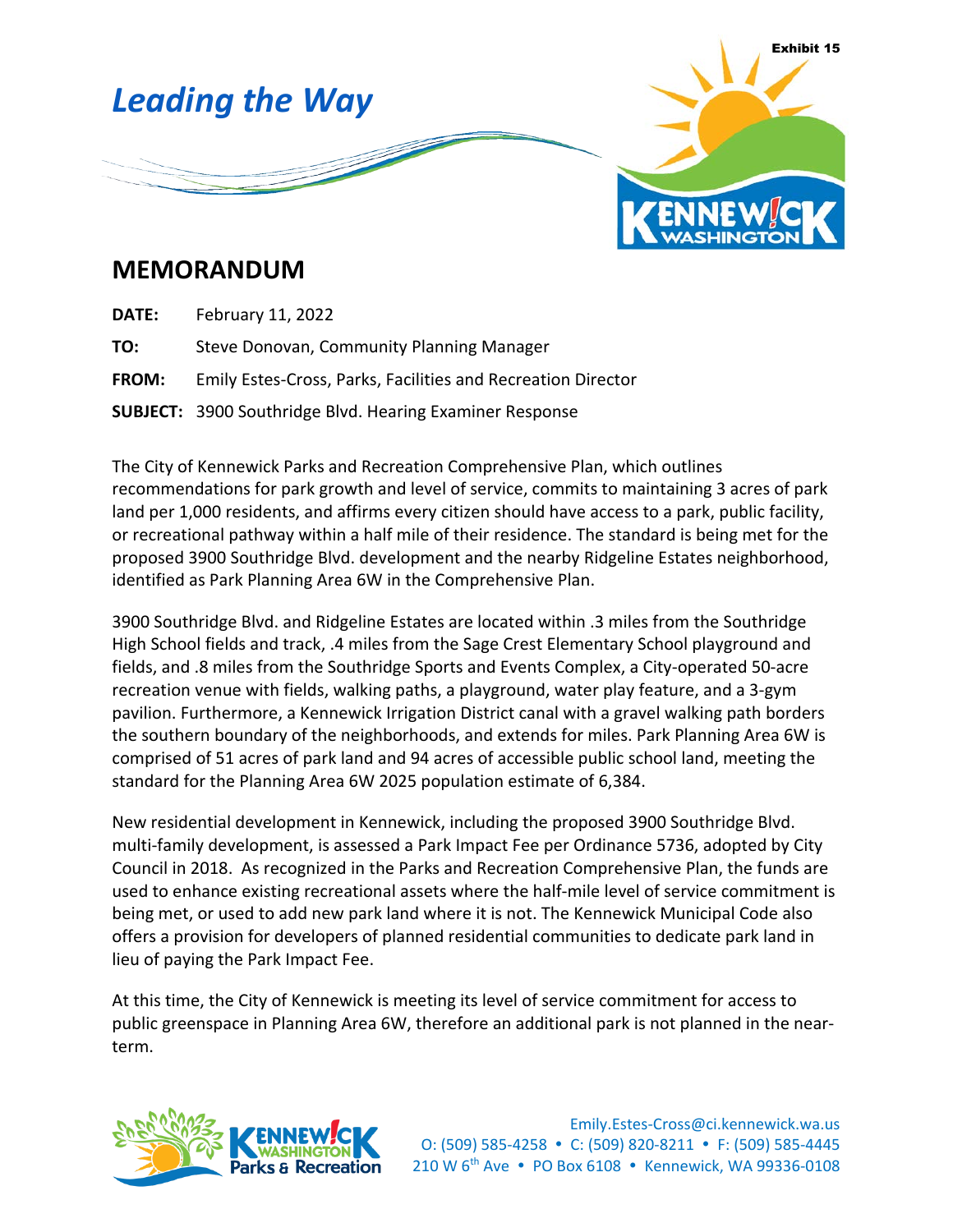| From:    | <b>Martin Nelson</b>                                                                                      |
|----------|-----------------------------------------------------------------------------------------------------------|
| To:      | <b>Steve Donovan</b>                                                                                      |
| $Cc$ :   | <b>Anthony Muai</b> , Melinda Didier                                                                      |
| Subject: | Additional Information for February 14, 2022 Kennewick Hearing Examiner Meeting for Mills End Development |
| Date:    | Tuesday, February 15, 2022 3:11:44 PM                                                                     |

Steve,

I'm writing this correspondence to clarify two comments from the December 30, 2021 Public Works Utility Comments. During the February 14, 2022 Hearing Examiner meeting for the Mills End development, the Hearing Examiner asked as for the following clarification:

1. The construction acceptance date on file for the completion of the paving of Southridge Blvd in front of the Mills end parcel is 9/5/2017. The no pavement cut moratorium date is 9/5/2022. Any street cuts before that time would have to be approved by the Public Works Director and may require the additional grinding and paving discussed in item 1 of the December 30, 2021 Public Works Utility Comments.

2. It has been determined that irrigation water is not available from the Kennewick Irrigation District at the Mills End Parcel. As a correction to comment 11 of the December 30, 2021 Public Works Utility Comments, potable water will be allowed to be used for irrigation. Supply of this water shall meet City of Kennewick cross connection requirements per Kennewick Municipal Code (KMC 15.41), as approved by the City's Cross-connection Specialist through the Civil Plan review process.

Thankyou,

Martin Nelson City of Kennewick Public Works Development Review Supervisor O: 509.585.4306 | F: 509.585.4451 martin.nelson@ci.kennewick.wa.us

Disclaimer: Public documents and records are available to the public as required under the Washington State Public Records Act (RCW 42.56). The information contained in all correspondence with a public entity may be disclosable to third party requesters under the Public Records Act.